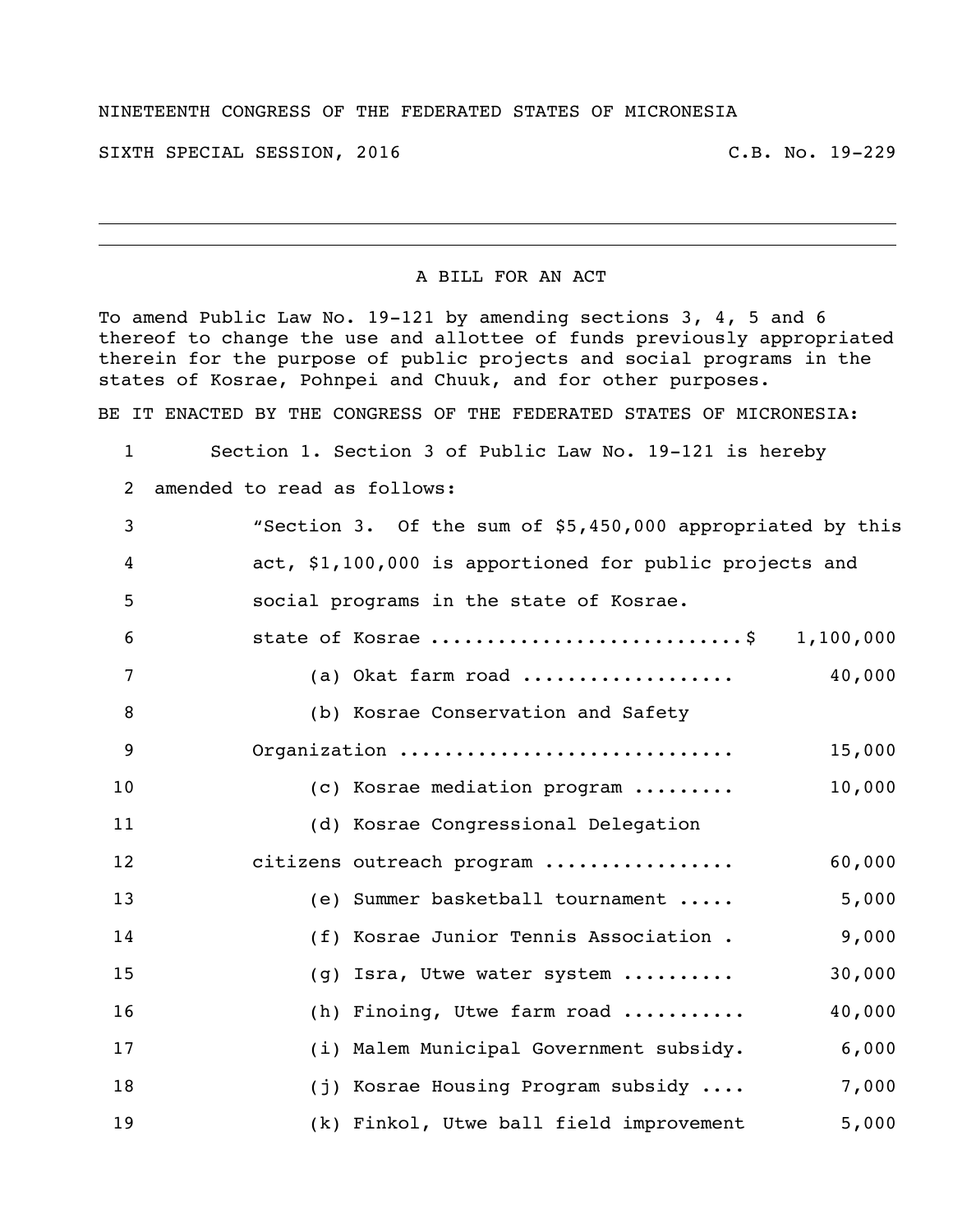$\overline{\phantom{a}}$ 

| $\mathbf{1}$   | (1) Kosrae Women Farming Association \$             | 9,000   |
|----------------|-----------------------------------------------------|---------|
| $\overline{2}$ | (m) Tofol Day Care Center renovation                | 10,000  |
| 3              | (n) Tafunsak Municipal Government subsidy           | 15,000  |
| 4              | (o) YELA Conservation activities                    | 20,000  |
| 5              | (p) Kosrae Public Safety (Vehicle/POL)              | 19,000  |
| 6              | (q) Agriculture projects/programs                   | 100,000 |
| 7              | $(r)$ Community water projects $[150,000]$          | 120,000 |
| 8              | (s) Malem multipurpose building renovation          | 10,000  |
| 9              | (t) Kosrae State Legislature subsidy                | 15,000  |
| 10             | (u) Graduation Commencement at the University of    |         |
| 11             | South Pacific (Air fare, lodging, logistical needs, |         |
| 12             | graduation fee, ground transportation)              | 5,000   |
| 13             | (aa)Little League Field renovation                  | 5,000   |
| 14             | (ab)Little League travel to PNI and                 |         |
| 15             | related costs                                       | 20,000  |
| 16             | (ac) Kosrae survey and mapping subsidy.             | 10,000  |
| 17             | (ad) High school lunch program                      | 43,000  |
| 18             | (ae) Kosrae Xavier students tuitions                | 20,000  |
| 19             | $(af) Kosrae$ delegation B.A. program $\ldots$      | 30,000  |
| 20             | (aq)SDA school subsidy                              | 5,000   |
| 21             | (ah)Tafunsak-Walung waterways/channels              |         |
| 22             | clearance/improvements                              | 20,000  |
| 23             | (ai)Pilyuul-Tenwak channel clearance                | 20,000  |
| 24             | (aj)Purchase of outboat motors/POL                  | 20,000  |
| 25             | (ak) Farmroad improvement Inyaa, Utwe               | 10,000  |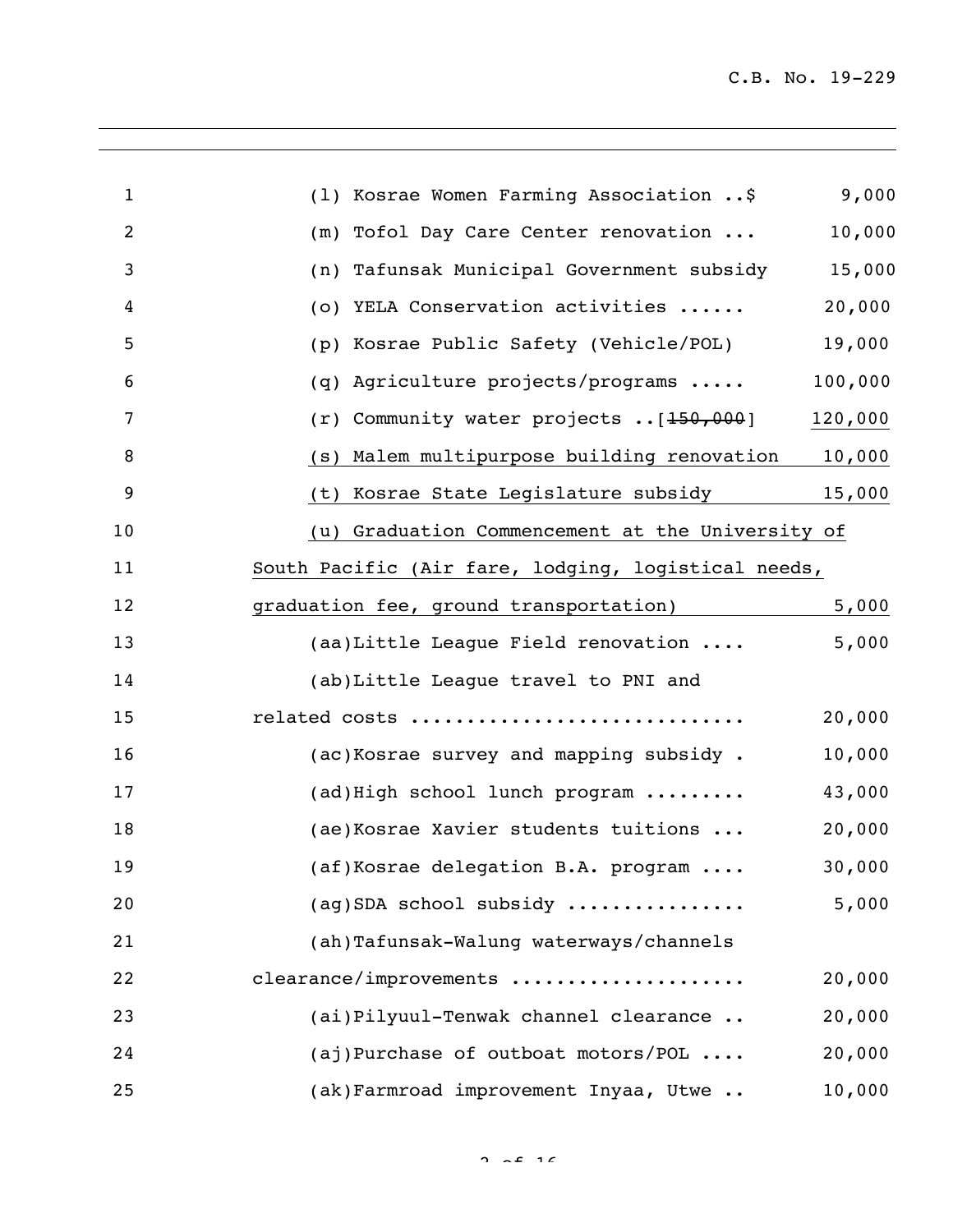$\overline{\phantom{a}}$ 

| $\mathbf{1}$   | (al) KSA Legislative staff training \$    | 10,000 |
|----------------|-------------------------------------------|--------|
| $\overline{2}$ | (am)Training for governor's office        |        |
| 3              | Secretaries                               | 10,000 |
| 4              | (an)Purchase of cell phones, I-Pads,      |        |
| 5              | computers, printers                       | 15,000 |
| 6              | (ao)Lelu town government subsidy          | 30,000 |
| 7              | (ap) Utwe municipal office subsidy        | 10,000 |
| 8              | (aq) Road improvements-Srungansralu       | 5,000  |
| 9              | (ar) Payment for RMI Nursing School debt  | 2,000  |
| 10             | (as) KSA delegation scholarship board     |        |
| 11             | meeting allowances/outreach               | 10,000 |
| 12             | (at)Scholarships for KSA students         | 40,000 |
| 13             | (au)Kosrae-Guam Association subsidy       | 10,000 |
| 14             | (av)C.O.M Palikir KSA students debts      | 20,000 |
| 15             | (aw) Malem Multi-purpose building         | 10,000 |
| 16             | (ax) Salary for music teacher Walung      |        |
| 17             | elementary School                         | 10,000 |
| 18             | (ay)Salaries for local police officers    |        |
| 19             | in Walung community                       | 20,000 |
| 20             | (az)Contractual services for office staff |        |
| 21             | and security quards                       | 10,000 |
| 22             | (al) Walung bathrooms project             | 25,000 |
| 23             | (a2) Tsunami shelter for Malem            | 20,000 |
| 24             | (a3) Kosrae Christian Women Association   | 25,000 |
| 25             | (a4) Utwe Elementary School WIFI          |        |

 $2 \times 16$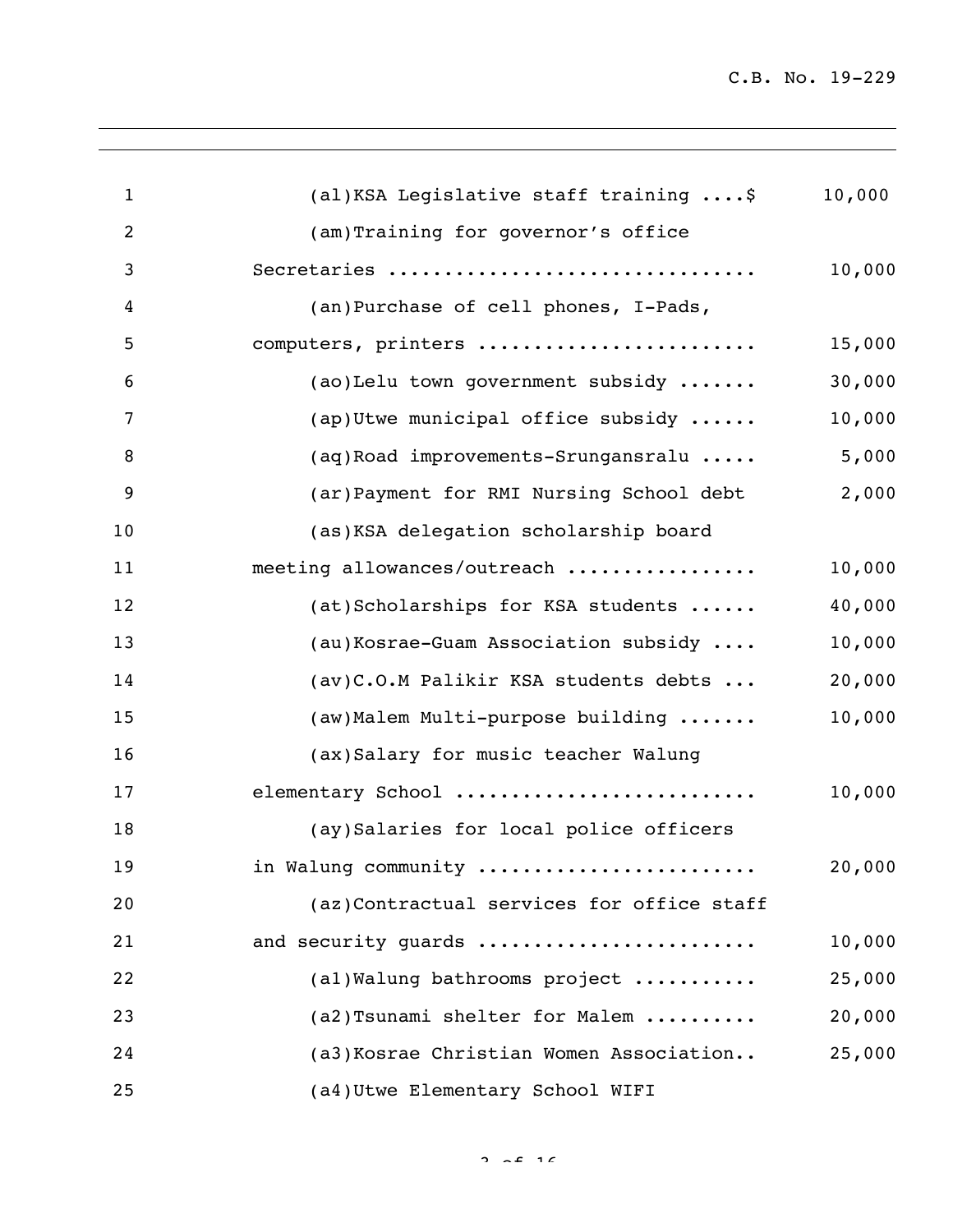| $\mathbf{1}$   | connectivity \$<br>5,000                                                                   |  |
|----------------|--------------------------------------------------------------------------------------------|--|
| $\overline{2}$ | 10,000<br>(a5) KSA students travel and related costs                                       |  |
| 3              | (a6) Walung community activities, events                                                   |  |
| 4              | need and program $\ldots \ldots \ldots \ldots \ldots \ldots \left[50,000\right]$<br>42,000 |  |
| 5              | (a7) Tafunsak 2016 Christmas event                                                         |  |
| 6              | preparation/activities<br>5,000                                                            |  |
| 7              | 3,000"<br>(a8) Utwe Youth Endeavor activities                                              |  |
| 8              | Section 2. Section 4 of Public Law No. 19-121 is hereby amended                            |  |
| 9              | to read as follows:                                                                        |  |
| 10             | "Section 4. Of the sum of \$5,450,000 appropriated by this                                 |  |
| 11             | act, \$1,200,000 is apportioned for public projects and                                    |  |
| 12             | social programs in the state of Pohnpei.                                                   |  |
| 13             | state of Pohnpei \$<br>1,200,000                                                           |  |
| 14             | (1) At-Large<br>300,000                                                                    |  |
| 15             | (a) Medical referral<br>10,000                                                             |  |
| 16             | (b) Local farmers production/equipment.<br>10,000                                          |  |
| 17             | 20,000<br>(c) Community water project                                                      |  |
| 18             | 15,000<br>(d) Pohnpei Department of Land -vehicle                                          |  |
| 19             | (e) Dien youth organization center                                                         |  |
| 20             | renovation/musical equipment<br>15,000                                                     |  |
| 21             | 40,000<br>(f) Nantaku/Tamworohi basketball court                                           |  |
| 22             | (g) Tomwarahlong, Kitti basketball court<br>40,000                                         |  |
| 23             | 20,000<br>(h) Pohnpei solar lighting                                                       |  |
| 24             | (i) Pohnpei beautification/clean-up                                                        |  |
| 25             | 35,000                                                                                     |  |

 $4 \times 2 \times 16$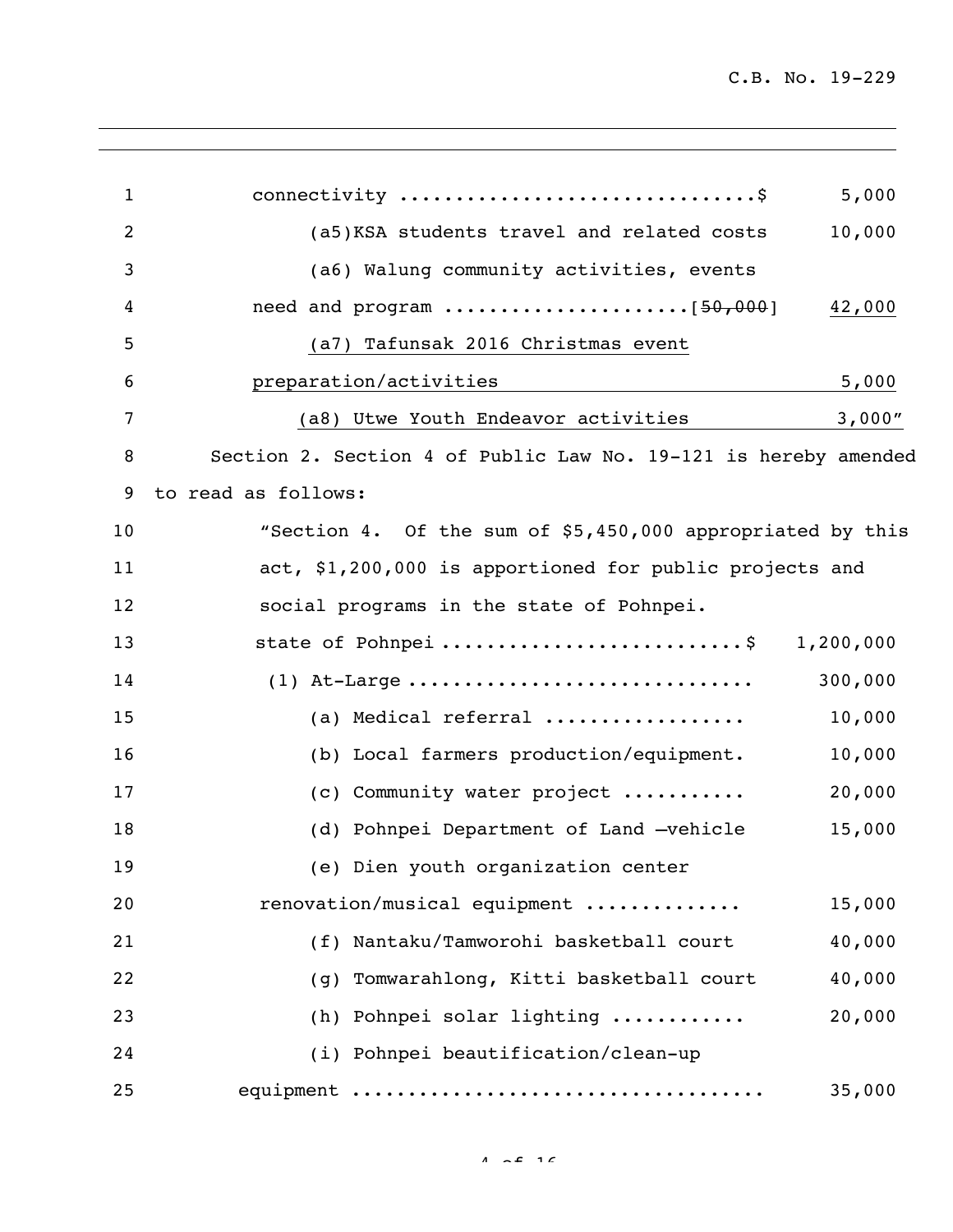$\overline{\phantom{a}}$ 

| $\mathbf{1}$   | (j) Pohnpei support center for disable  |         |
|----------------|-----------------------------------------|---------|
| $\overline{c}$ |                                         | 5,000   |
| 3              | (k) Catholic church/youth multipurpose  |         |
| 4              | conference room                         | 25,000  |
| 5              | (1) Pohnpei community clean-up and road |         |
| 6              | maintenance                             | 65,000  |
| 7              | (2) Election District No. 1             | 300,000 |
| 8              | (a) Palikir Early Childhood Education   |         |
| 9              |                                         | 7,000   |
| 10             | (b) PUC water prepaid system            | 60,000  |
| 11             | (c) Pohnpei State OFA                   | 10,000  |
| 12             | (d) Purchase of outboard motors         | 25,000  |
| 13             | (e) Community cleanup project           | 20,000  |
| 14             | (f) LED/Solar lights system             | 10,000  |
| 15             | (g) Boat repair project                 | 6,000   |
| 16             | (h) Internet Services for Southern      |         |
| 17             |                                         | 25,000  |
| 18             | (i) Purchase of Desktops/Notebooks,     |         |
| 19             | ED#1 schools                            | 90,000  |
| 20             | (j) Outstanding debts [-schools         |         |
| 21             | in Pohnpei]                             | 5,000   |
| 22             | (k) Community outreach and advocacy     |         |
| 23             |                                         | 10,000  |
| 24             | (1) FSM NOC subsidy                     | 10,000  |
| 25             | (m) Tower installation                  | 10,000  |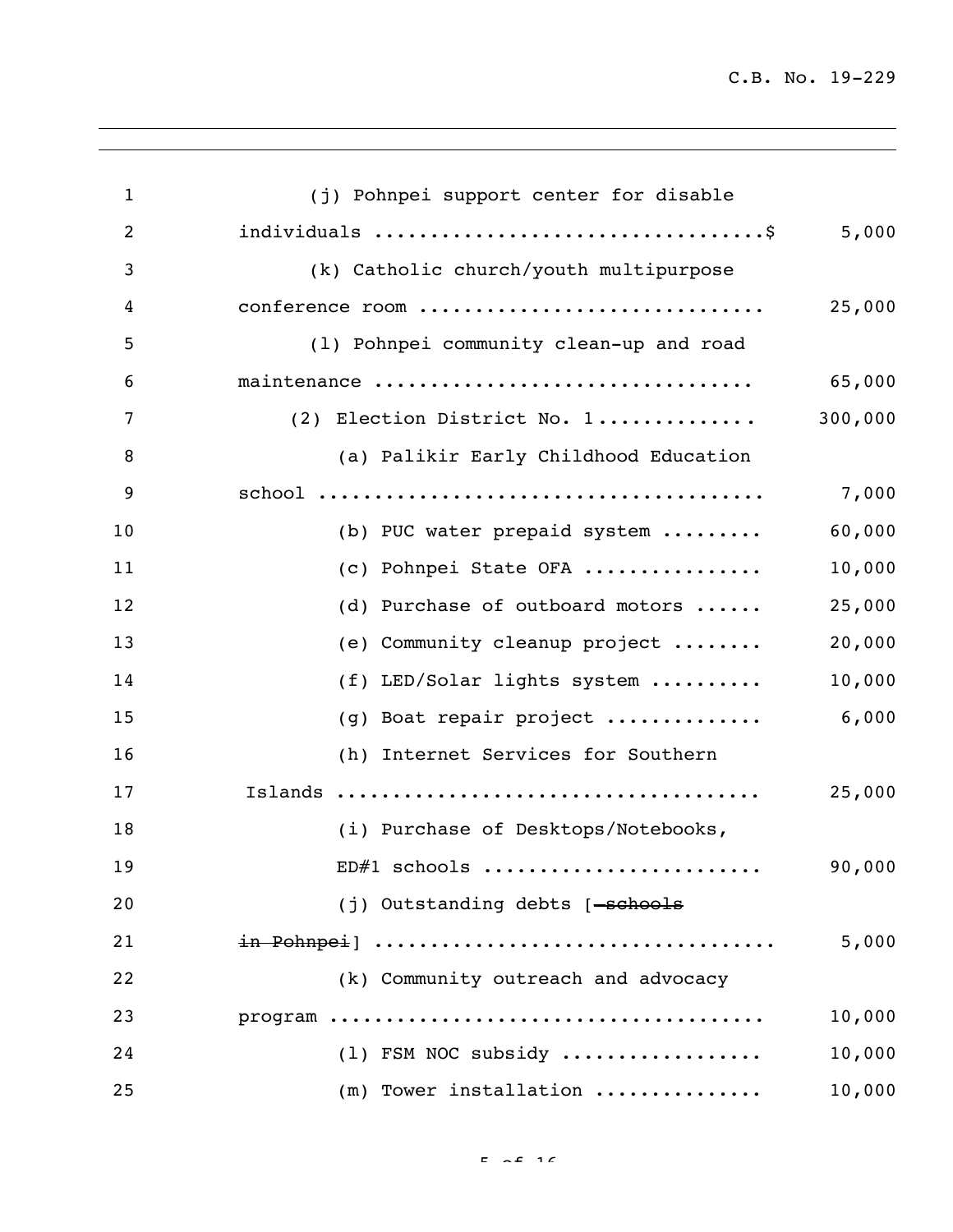$\overline{\phantom{a}}$ 

| $\mathbf{1}$   | (n) GED Program for Sapwuhafik \$        | 12,000  |
|----------------|------------------------------------------|---------|
| $\overline{2}$ | (3) Election District No. 2              | 300,000 |
| 3              | (a) Paies, Kitti (Nanmwaht road          |         |
| 4              | improvement)                             | 50,000  |
| 5              | (b) School lunch program, Pohnpei        | 50,000  |
| 6              | (c) Madolenihmw Constitution Day         |         |
| 7              | (activities, events, sports, awards)     | 5,000   |
| 8              | (d) Kitti Agriculture fair (activities   |         |
| 9              | and program)                             | 5,000   |
| 10             | (e) Liberation Day activities,           |         |
| 11             | Madolenihmw                              | 5,000   |
| 12             | (f) Pohnsou (Elielwi, Madolenihmw road   |         |
| 13             |                                          | 40,00   |
| 14             | (g) Sapwalapw water system               | 15,000  |
| 15             | (h) Diadi, Kitti water system            | 20,000  |
| 16             | (i) Moailap paved road repair/upgrade .  | 40,000  |
| 17             | (j) Pohnpei Police foundation            | 45,000  |
| 18             | (k) Pwoai pwoai power extension          | 10,000  |
| 19             | (1) Administrative support for $ED#2$    | 10,000  |
| 20             | (m) Kitti Constitution Day               | 5,000   |
| 21             | (4) Election District No. 3              | 300,000 |
| 22             | (a)Conservation Society of Pohnpei       | 26,000  |
| 23             | (b) ED#3 Rheumatic Heart screening for   |         |
| 24             | Elementary students                      | 45,000  |
| 25             | (c) ED#3 Teacher Certification for First |         |

 $6.66$  16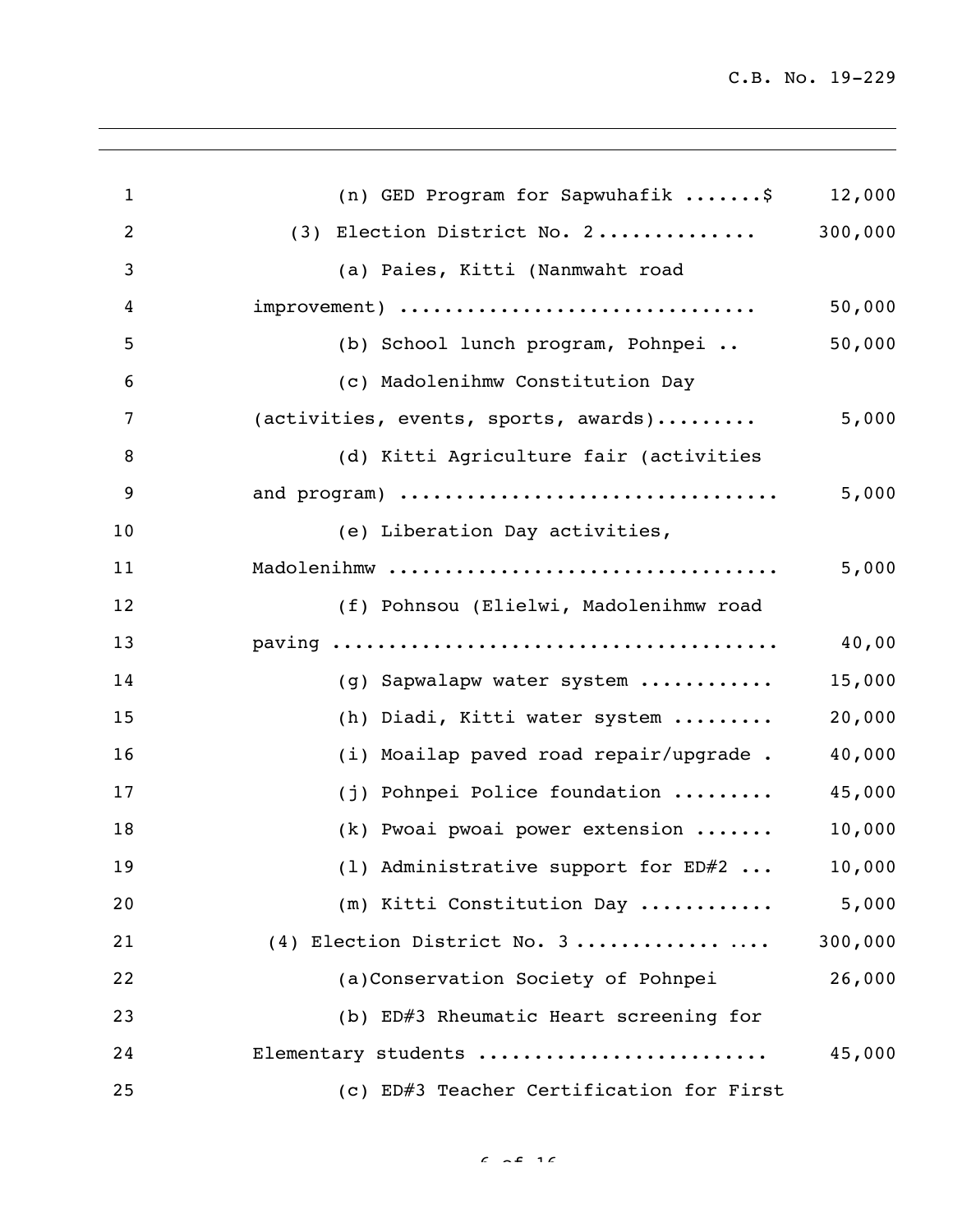$\overline{\phantom{a}}$ 

| $\mathbf{1}$   |                                                         | 15,000   |
|----------------|---------------------------------------------------------|----------|
| $\overline{2}$ | (d) ED#3 Municipal government subsidy for               |          |
| 3              | marine surveillance                                     | 20,000   |
| 4              | (e) ED#3 Xavier first year students'                    |          |
| 5              |                                                         | 15,000   |
| 6              | (f) Nett Municipal government                           |          |
| 7              |                                                         | 20,000   |
| 8              | (g) Nett School computers and equipment                 | 15,000   |
| 9              | (h) Meitik culvert replacement                          | 25,000   |
| 10             | (i) Eirke power extensions (secondary                   |          |
| 11             | line to primary line)                                   | 25,000   |
| 12             | (j) Saladak school computers and                        |          |
| 13             | equipment                                               | 15,000   |
| 14             | (k) Awak school Early Childhood Education               |          |
| 15             | building fencing                                        | 23,000   |
| 16             | (1) Awak school septic tank construction                | 11,000   |
| 17             | (m) Pingelap municipal government subsidy               | 10,000   |
| 18             | (n) Mwokilloa municipal government subsidy 10,000       |          |
| 19             | (o) Persons with Disabilities building                  |          |
| 20             | construction                                            | 5,000    |
| 21             | (p) Medical referral program                            | 10,000   |
| 22             | (q) Nan-Welin Rohi coral capping                        | 10,000'' |
| 23             | Section 3. Section 5 of Public Law No. 19-121 is hereby |          |
| 24             | amended to read as follows:                             |          |
| 25             | "Section 5. Of the sum of \$5,450,000 appropriated by   |          |

 $7 - 2$   $16$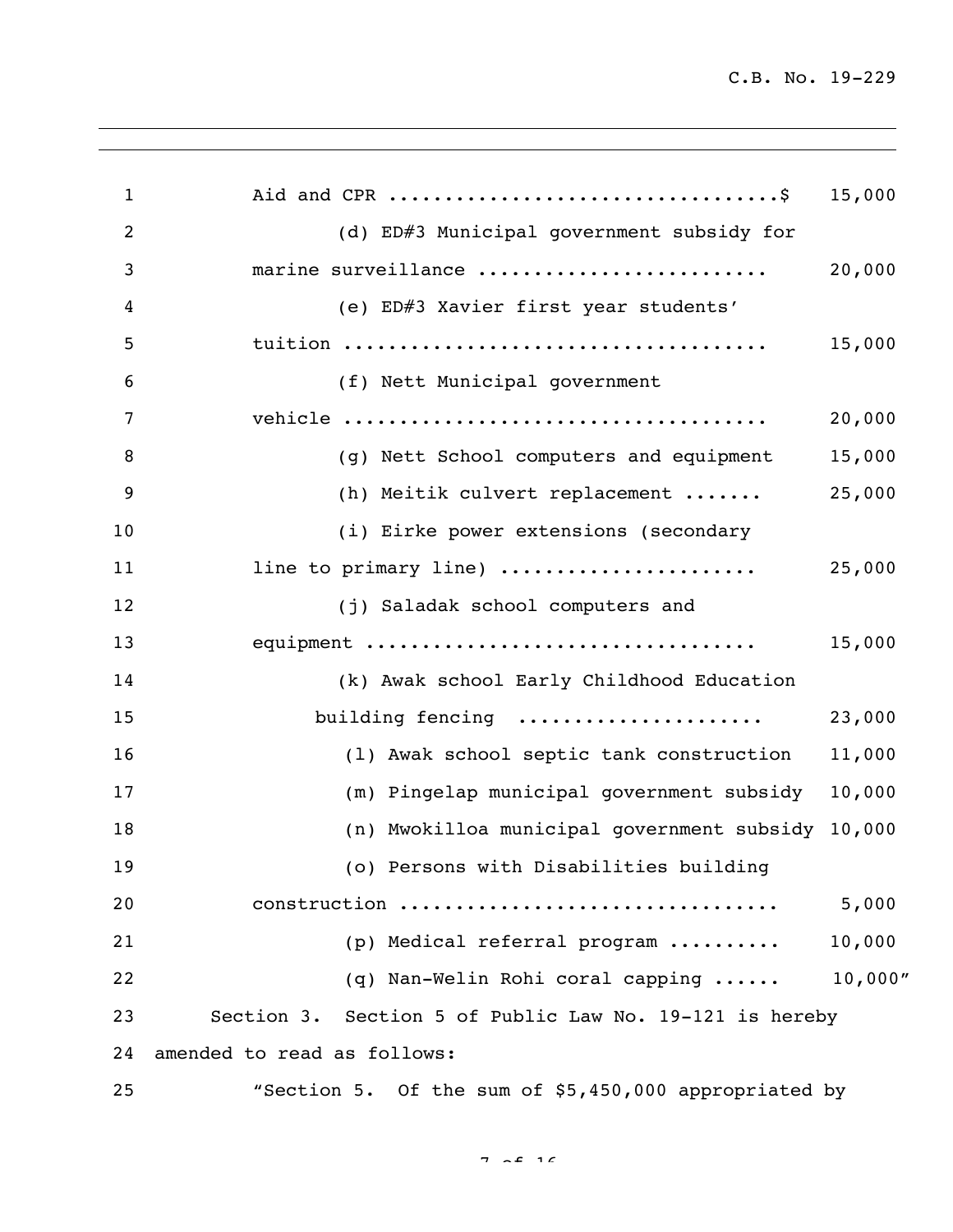$\overline{\phantom{a}}$ 

| $\mathbf{1}$   | this $act, $2,550,000$ is apportioned for public projects   |
|----------------|-------------------------------------------------------------|
| $\overline{2}$ | and social programs in the state of Chuuk.                  |
| 3              | state of Chuuk \$ 2,550,000                                 |
| 4              | 450,000<br>$(1)$ At-Large                                   |
| 5              | 40,000<br>(a) Berea Christian school                        |
| 6              | 55,000<br>(b) Allottee's administrative support cost        |
| 7              | (c) Leaders travel/community outreach                       |
| 8              | and advocacy program<br>35,000                              |
| 9              | (d) Patients/students/travels<br>20,000                     |
| 10             | 50,000<br>(e) Housing renovation/improvement/repair         |
| 11             | (f) Fishing and sea transportation                          |
| 12             | 80,000                                                      |
| 13             | (g) Contributions to state/municipal                        |
| 14             | 30,000<br>and community activities, events and programs     |
| 15             | 15,000<br>(h) Municipal Constitutional Conventions          |
| 16             | (i) Municipal offices construction<br>30,000                |
| 17             | 10,000<br>$(j)$ Eot municipal subsidy/grants                |
| 18             | (k) NGOs/Civil Society organizations<br>15,000              |
| 19             | 40,000<br>(1) Land transportations                          |
| 20             | 15,000<br>$(m)$ Home economic project                       |
| 21             | (n) Students financial assistance<br>15,000                 |
| 22             | 420,000<br>(2) Election District No. 1                      |
| 23             | (a) Housing and multipurpose building                       |
| 24             | renovation, improvement and construction . [100,000] 80,000 |
| 25             | (b) Chuuk State Health insurance program<br>50,000          |

 $0.25$  16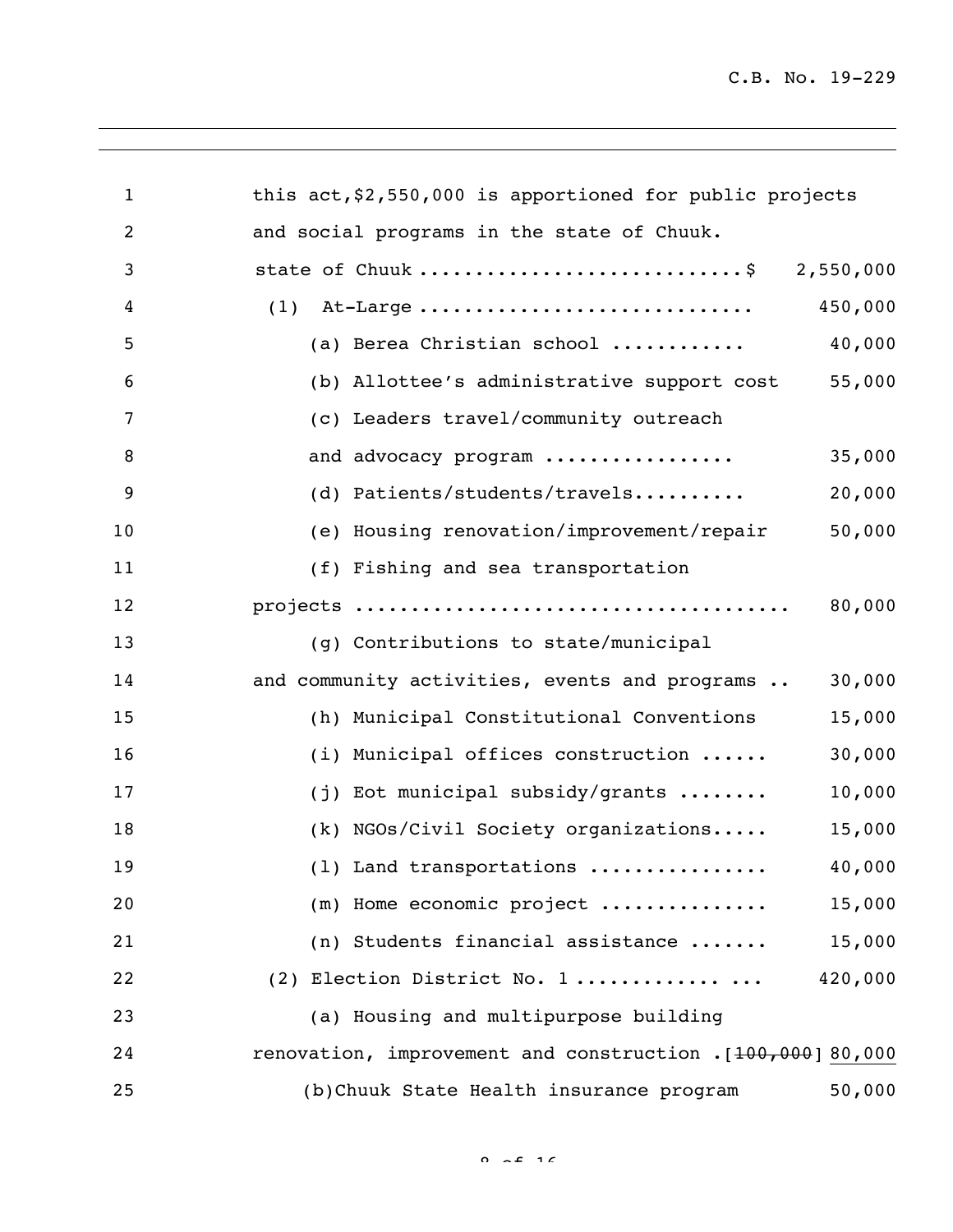$\overline{\phantom{a}}$ 

| $\mathbf{1}$     | (c) Poverty alleviation program and/or                                          |
|------------------|---------------------------------------------------------------------------------|
| $\overline{2}$   | projects \$[50,000]<br>30,000                                                   |
| 3                | 10,000<br>(d) Faith Walk Christian College                                      |
| $\boldsymbol{4}$ | 10,000<br>(e) Caroline Christian Pastoral Institute                             |
| 5                | (f) MIDA and vessels operation and                                              |
| 6                | maintenance<br>100,000                                                          |
| 7                | (g) Mortlock's delegation at Chuuk State                                        |
| 8                | 40,000<br>Legislature subsidy and contributions                                 |
| 9                | (h) Mortlock's Mayor Association subsidy $[10,000]$<br>$\overline{\phantom{0}}$ |
| 10               | 50,000<br>(i) Students financial assistance                                     |
| 11               | 50,000<br>(j) Mortlock Leadership conference                                    |
| 12               | (3) Election District No. 2 425,000                                             |
| 13               | (a) Housing and Community Halls                                                 |
| 14               | rehabilitation<br>110,000                                                       |
| 15               | (b) Fishing project<br>40,000                                                   |
| 16               | (c) Food security program<br>50,000                                             |
| 17               | 10,000<br>(d) Freight/POL, and/or charters                                      |
| 18               | (e) Community events/activities                                                 |
| 19               | $(contractual$ services)<br>5,000                                               |
| 20               | (f) Leaders/students/patients travel<br>50,000                                  |
| 21               | 30,000<br>(q) Administrative costs for allottee                                 |
| 22               | (h) Municipal governments subsidy<br>45,000                                     |
| 23               | (i) Land transportation<br>15,000                                               |
| 24               | (j) Contribution Maui, Hawaii/Guam/                                             |
| 25               | Portland, Oregon Associations<br>20,000                                         |

 $0 \neq f$  16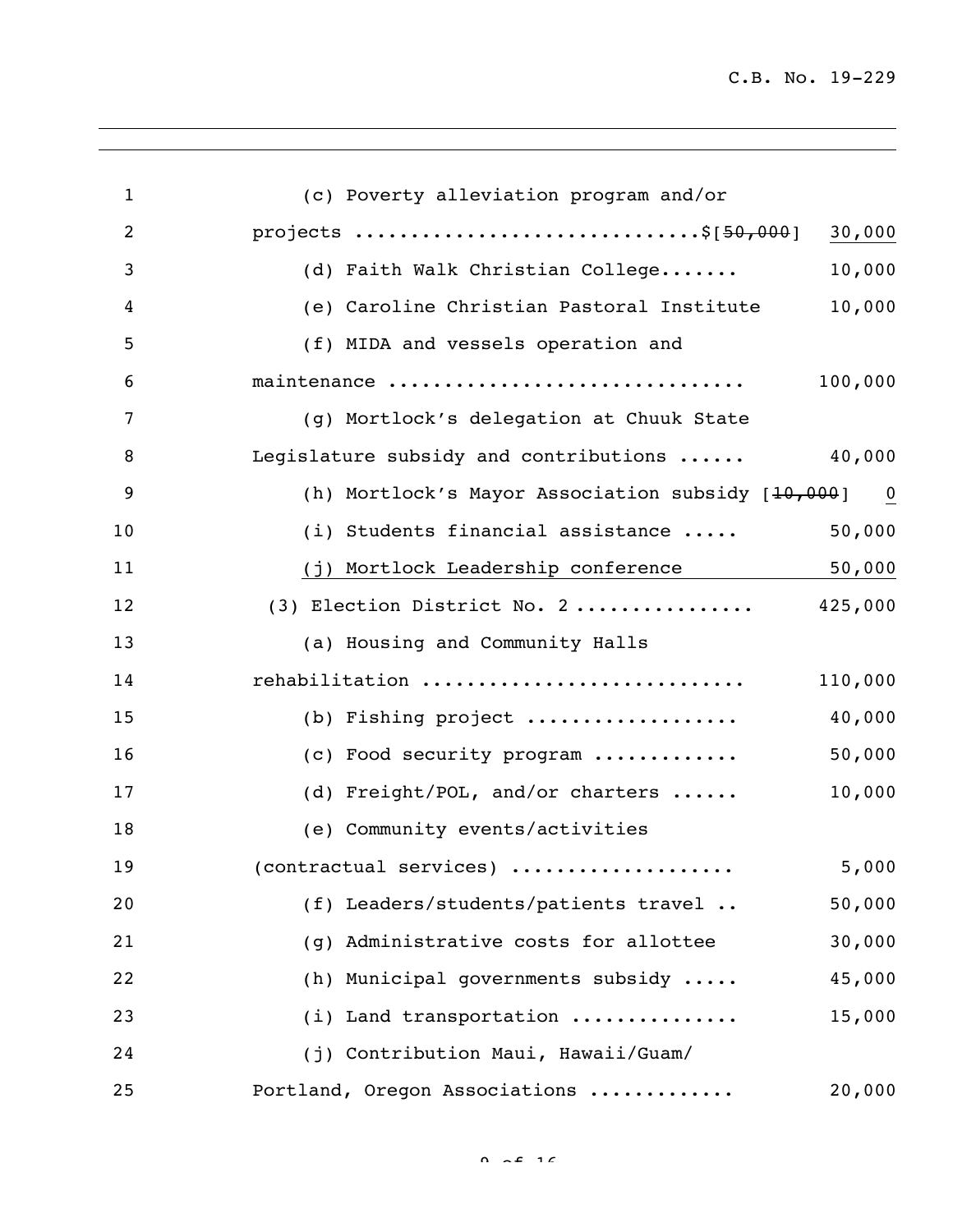$\overline{\phantom{a}}$ 

| $\mathbf{1}$     | (k) Repatriation of human remains and |         |
|------------------|---------------------------------------|---------|
| $\overline{2}$   | associated costs \$                   | 20,000  |
| 3                | (1) Students financial assistance     | 10,000  |
| 4                | (m) Payment for Social Security       |         |
| 5                |                                       | 10,000  |
| 6                | (n) Chuuk Women Council               | 10,000  |
| $\overline{7}$   | (4) Election District No. 3           | 420,000 |
| 8                | (a) Fishing project                   | 50,000  |
| $\boldsymbol{9}$ | (b) Housing/Community Halls/Multi-    |         |
| 10               | purpose building project              | 55,000  |
| 11               | (c) Administrative cost for SNDA      |         |
| 12               |                                       | 35,000  |
| 13               | (d) Municipal governments subsidy     |         |
| 14               | (i) Uman municipal government         | 15,000  |
| 15               | (ii) Tonowas municipal government.    | 15,000  |
| 16               | (iii) Fefen municipal government      | 15,000  |
| 17               | (iv) Tsis municipal government        | 10,000  |
| 18               | (v) Parem municipal government        | 10,000  |
| 19               | (e) Community outreach & advocacy     |         |
| 20               | program                               | 30,000  |
| 21               | (f) Southern Namoneas roads           |         |
| 22               | improvement project                   | 40,000  |
| 23               | (g) Food security program             | 30,000  |
| 24               | (h) Vessel purchase -SNDA             | 10,000  |
| 25               | (i) Vehicle purchase for Election     |         |

 $10 \times 2 = 16$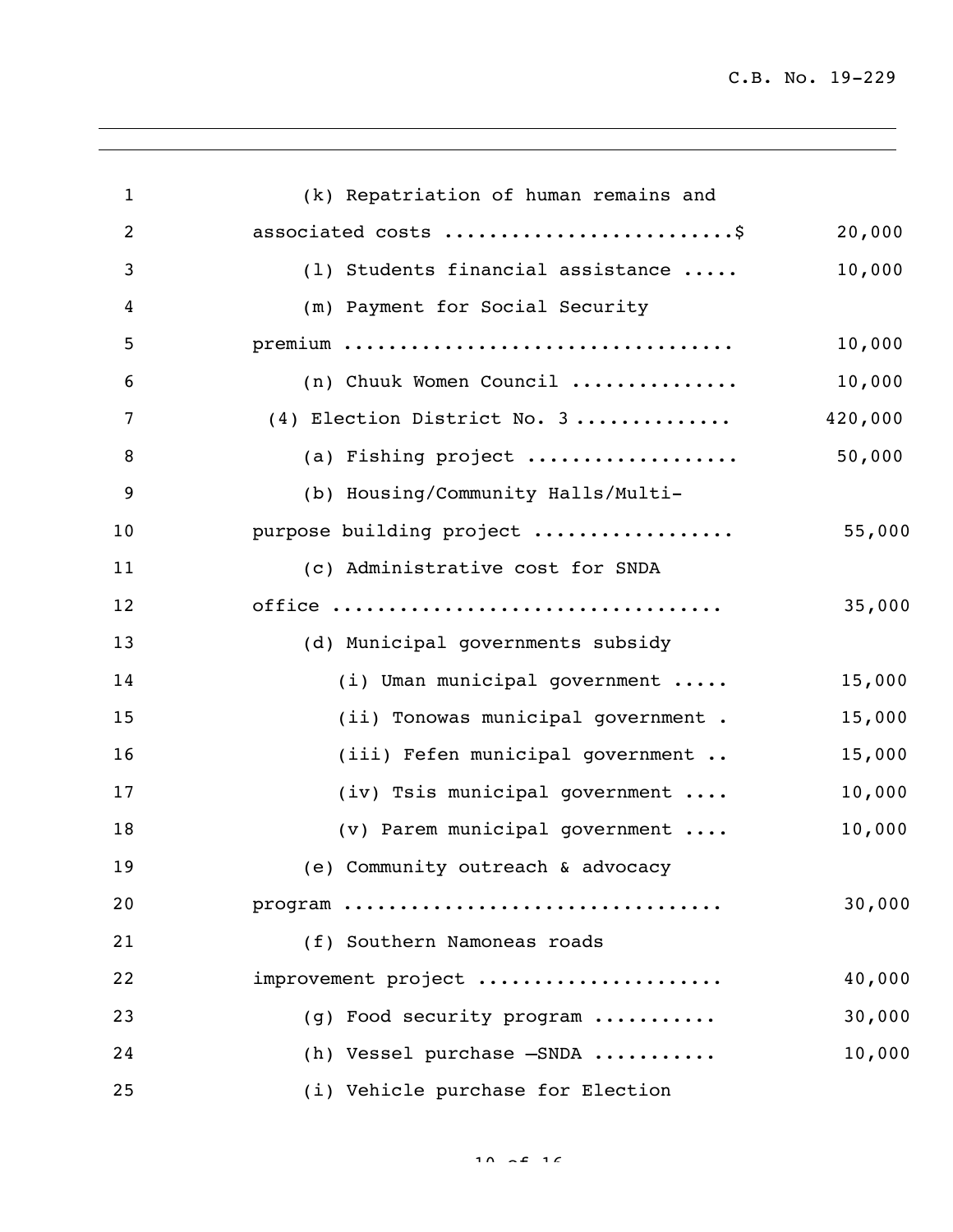$\overline{\phantom{a}}$ 

| $\mathbf{1}$   | District No. 3, Chuuk State \$        | 40,000  |
|----------------|---------------------------------------|---------|
| $\overline{2}$ | (j) Contributions (Senior citizens/   |         |
| 3              | Disable people/medical referrals)     | 10,000  |
| 4              | (k) Nukuno Sainowa Christian High     |         |
| 5              | School subsidy                        | 10,000  |
| 6              | (1) Youth/community/traditional       |         |
| 7              | programs, sports, activities/musical  |         |
| 8              | instruments                           | 15,000  |
| 9              | (m) Sewing project                    | 10,000  |
| 10             | (n) Chicken Poultry farm - Ununo,     |         |
| 11             | Fefen subsidy                         | 5,000   |
| 12             | (o) Water system project              | 10,000  |
| 13             | (p) POL/Charters/Freights             | 5,000   |
| 14             | (5) Election District No. 4           | 420,000 |
| 15             | (a) Fishing project                   | 40,000  |
| 16             | (b) Farming project                   | 30,000  |
| 17             | (c) Humanitarian assistance           | 40,000  |
| 18             | (d) Community advocacy and outreach   |         |
| 19             |                                       | 40,000  |
| 20             | (e) Youth activities/programs/        |         |
| 21             | equipment                             | 20,000  |
| 22             | (f) Low income housing                | 40,000  |
| 23             | (g) Students financial assistance     | 20,000  |
| 24             | (h) Medical referral and repatriation |         |
| 25             | of human remains                      | 15,000  |
|                |                                       |         |

11  $\sim$  16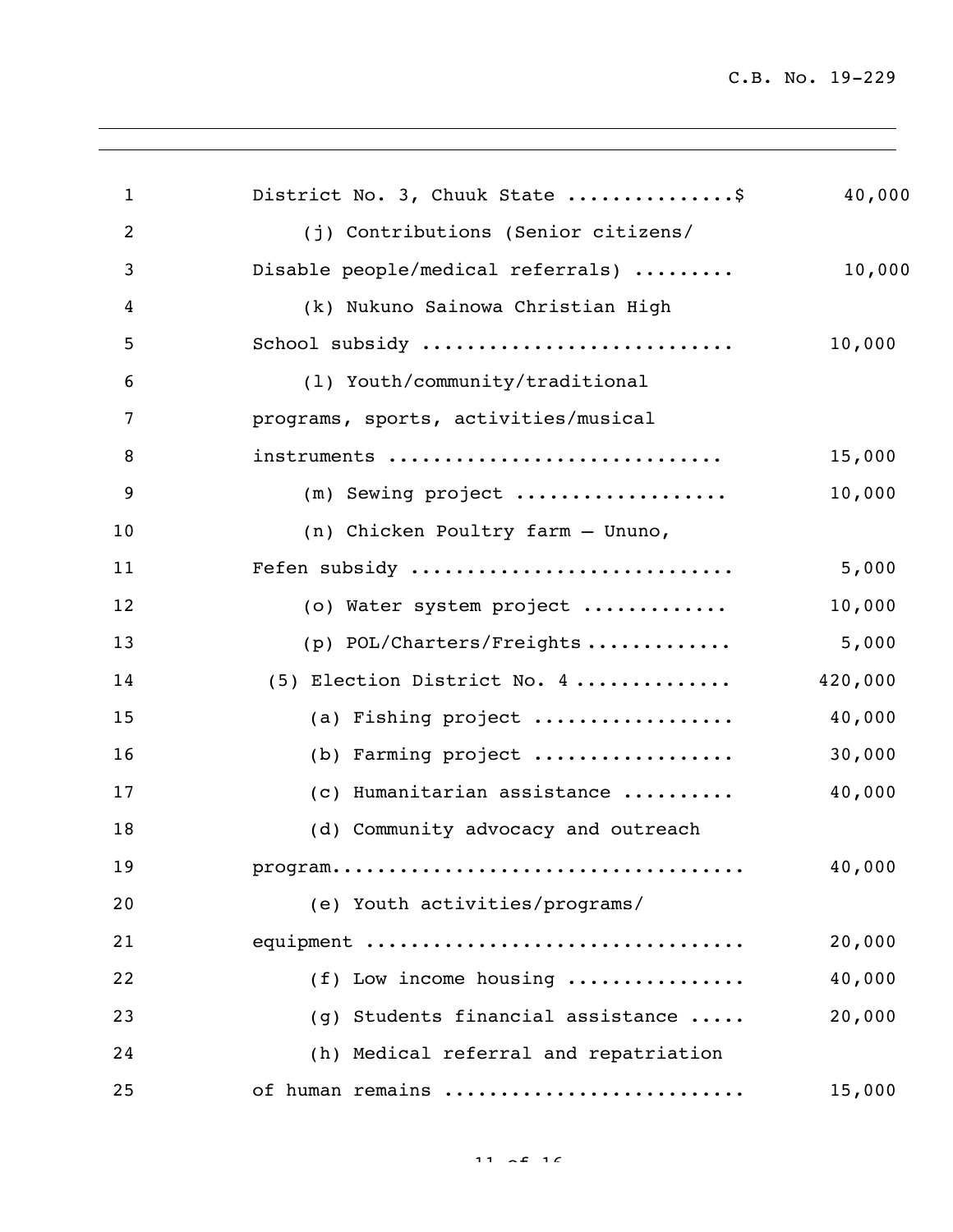$\overline{\phantom{a}}$ 

| $\mathbf{1}$ | (i) Social security premium payments  \$ | 5,000   |
|--------------|------------------------------------------|---------|
| 2            | (j) Road improvement and                 |         |
| 3            | beautification projects                  | 20,000  |
| 4            | (k) Sewing project                       | 20,000  |
| 5            | (1) Solar system project                 | 20,000  |
| 6            | (m) Contribution - Rekii Ramanum         |         |
| 7            | Association                              | 10,000  |
| 8            | (n) Administrative cost for Faichuk      |         |
| 9            | Development Authority                    | 20,000  |
| 10           | (o) Municipal governments subsidy        | 40,000  |
| 11           | (p) Farmers/students transportation      | 20,000  |
| 12           | (q) Community Halls renovation           | 20,000  |
| 13           | (6) Election District No. 5              | 415,000 |
| 14           | (a) Election District No. 5              |         |
| 15           | operation                                | 30,000  |
| 16           | (b) Northwest youth social programs/     |         |
| 17           | musical instruments                      | 10,000  |
| 18           | (c) Northwest municipal health aid       |         |
| 19           | and physician                            | 15,000  |
| 20           | (d) Leaders/citizens/community           |         |
| 21           | outreach program                         | 25,000  |
| 22           | (e) POL/Charters/Freight                 | 25,000  |
| 23           | (f) Election District No. 5 vehicle      |         |
| 24           |                                          | 30,000  |
| 25           | (g) Food relief program                  | 25,000  |
|              |                                          |         |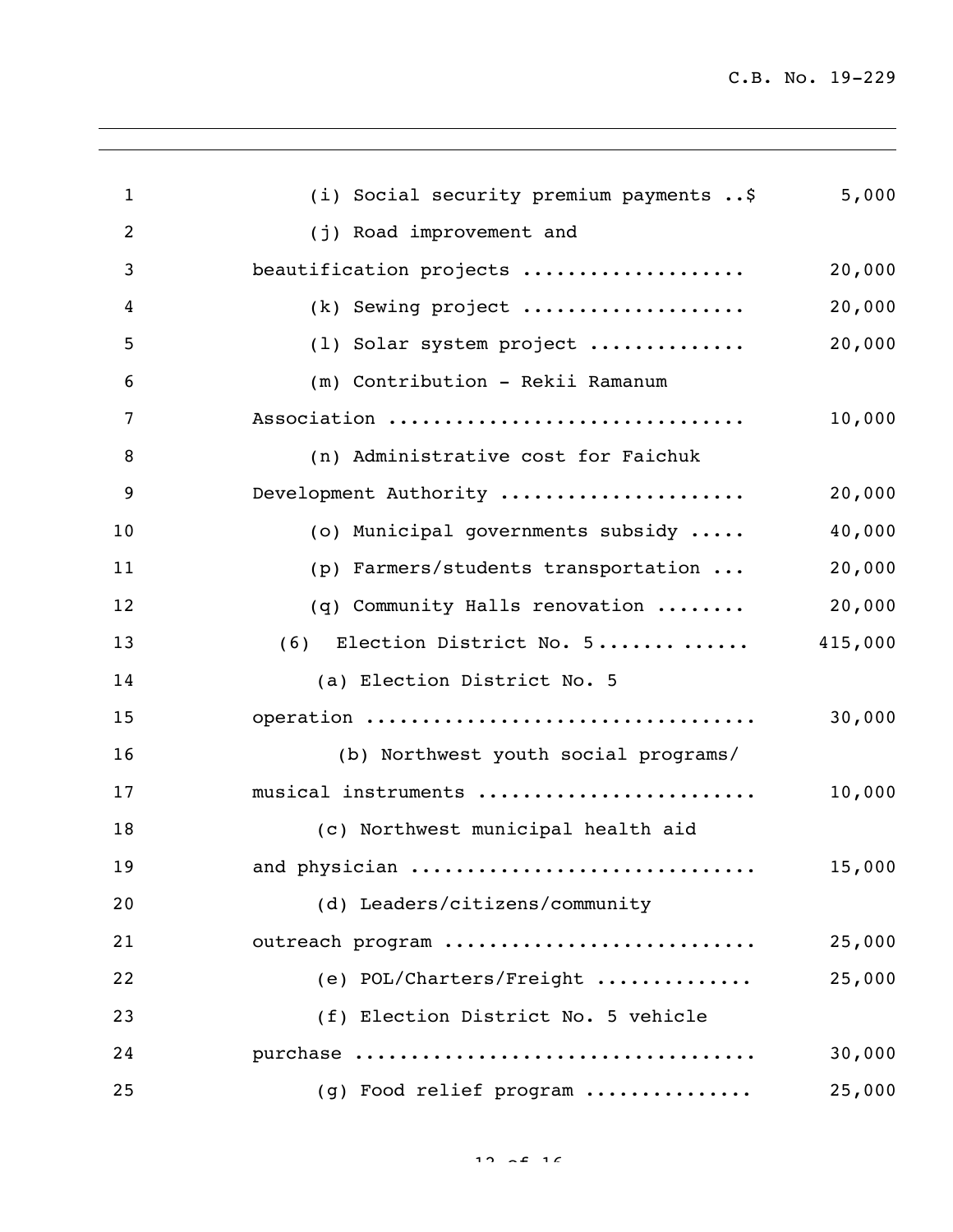$\overline{\phantom{a}}$ 

| $\mathbf{1}$   | (h) Students financial assistance/                      |          |
|----------------|---------------------------------------------------------|----------|
| $\overline{2}$ | students exposure and other related                     |          |
| 3              |                                                         | 50,000   |
| 4              | (i) Solar Freezer                                       | 35,000   |
| 5              | (j) Solar Freezer installment project                   |          |
| 6              |                                                         | 5,000    |
| 7              | (k) Low income & community housing                      |          |
| 8              | renovation                                              | 40,000   |
| 9              | (1) Patients referral/Human remains                     |          |
| 10             | repatriation and related costs                          | 15,000   |
| 11             | (m) Onoun Municipal airport vehicle                     |          |
| 12             | and equipment                                           | 8,000    |
| 13             | (n) Berea Christian school renovation                   | 7,000    |
| 14             | (o) Dispensary boat and motor                           | 40,000   |
| 15             | (p) Pollap community housing and                        |          |
| 16             | multipurpose gym renovation                             | 20,000   |
| 17             | (q) Second annual Northwest                             |          |
| 18             | leadership conference                                   | 15,000   |
| 19             | (r) Early bird Association subsidy                      | 5,000    |
| 20             | (s) Vehicle purchase (municipal/                        |          |
| 21             | state leaders)                                          | 15,000'' |
| 22             | Section 4. Section 6 of Public Law No. 19-121 is hereby |          |
| 23             | amended to read as follows:                             |          |
| 24             | "Section 6. Allotment and management of funds and       |          |
| 25             | lapse date. All funds appropriated by this act shall    |          |

 $12 \times 216$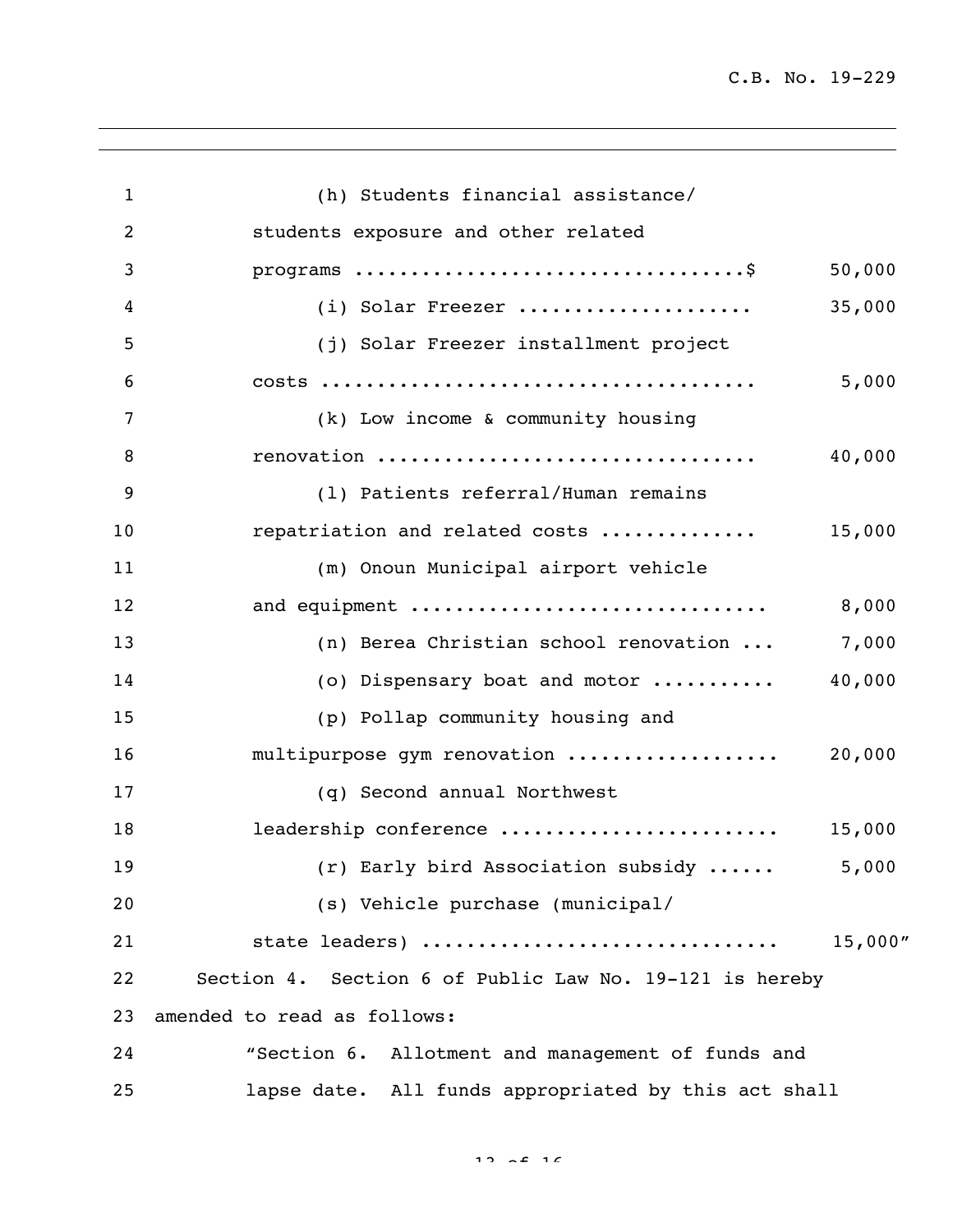be allotted, managed, administered and accounted for in accordance with applicable laws, including, but not limited to, the Financial Management Act of 1979. The allottee shall be responsible for ensuring that these funds, or so much thereof as may be necessary, are used solely for the purpose specified in this act, and that no obligations are incurred in excess of the sum appropriated. The allottee of the funds appropriated under section 2 of this act shall be the Governor of Yap State; PROVIDED THAT, the allottee of funds appropriated under section 2(k) shall be the President of the Federated States of Micronesia. The allottee of funds appropriated under sections 3 and 4 of this act shall be the President of the Federated States of Micronesia or his designee; PROVIDED THAT the allottee of funds appropriated under subsections 3(a) through 3(r) - shall be the Mayor of Tafunsak Municipal Government; the allottee of funds appropriated under 19 subsections  $3(aa) - [3(a6)]$  3(a8) shall be the Mayor of Lelu Town Government; the allottee of funds 21 appropriated under subsections  $4(1)(1)$ ,  $4(3)(a)$ , 4(3)(f) and 4(3)(i) of this act shall be the Pohnpei Transportation Authority (PTA); the allottee of funds appropriated under subsections 4(2)(a), 4(2)(d),  $4(2)(e), 4(2)(f), 4(2(g), 4(2)(h), 4,(2)(i), 4(2)(j),$ 

 $14 \times 16$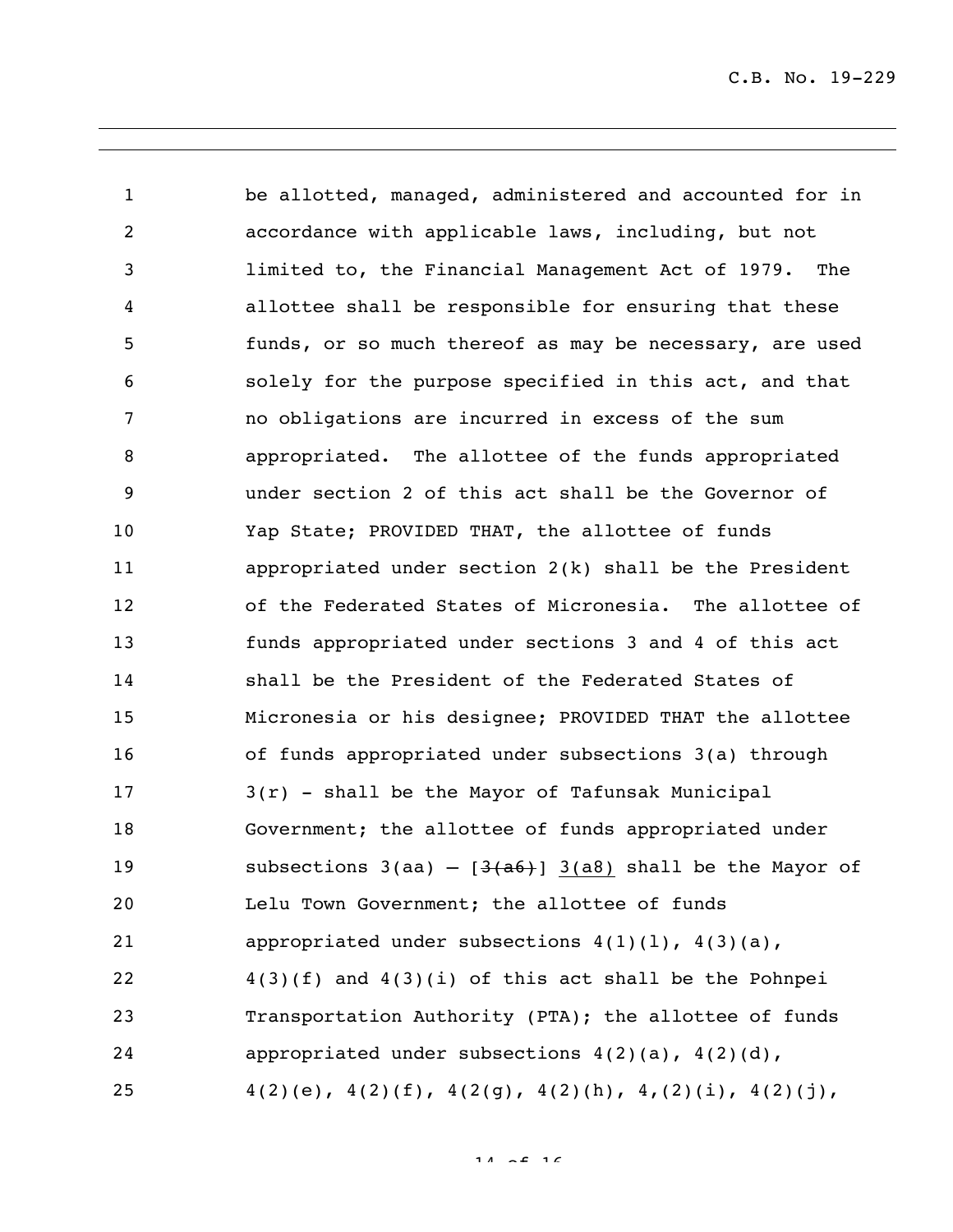$4(2)(k)$ ,  $4(2)(1)$  and  $4(2)(m)$  shall be the Secretary of the Department of Transportation, Communications and Infrastructure or his designee; the allottee of funds appropriated under subsection 4(2)(b) shall be the Pohnpei Utility Corporation (PUC); the allottee of funds appropriated under subsection 4(2)(c) shall be 7 the Office of Fisheries, Pohnpei State; the allottee of funds appropriated under subsection 4(2)(n) shall be the Secretary of the Department of Education or his designee; the allottee of funds appropriated under subsection 4(3)(b) shall be the Governor of the State of Pohnpei or his designee; the allottee of funds appropriated under subsections 4(3)(c) and 4(3(e) of this act shall be the Meninkeder of Madolenihmw; allottee of funds appropriated under subsections 4(3)(d) and 4(3)(m) shall be the Luhkenmoanlap of Kitti. The allottee of funds appropriated under subsections 5(1), 5(3) and 5(6) of this act shall be the Governor of Chuuk State or his designee. The allottee of funds appropriated under subsection 5(2) of this act shall be the Mortlock Islands Development Authority. The allottee of funds appropriated under subsection 5(4) of this act shall be the Southern Namoneas Development Authority. The allottee of funds appropriated under subsection 5(5) of this act shall be

of 16